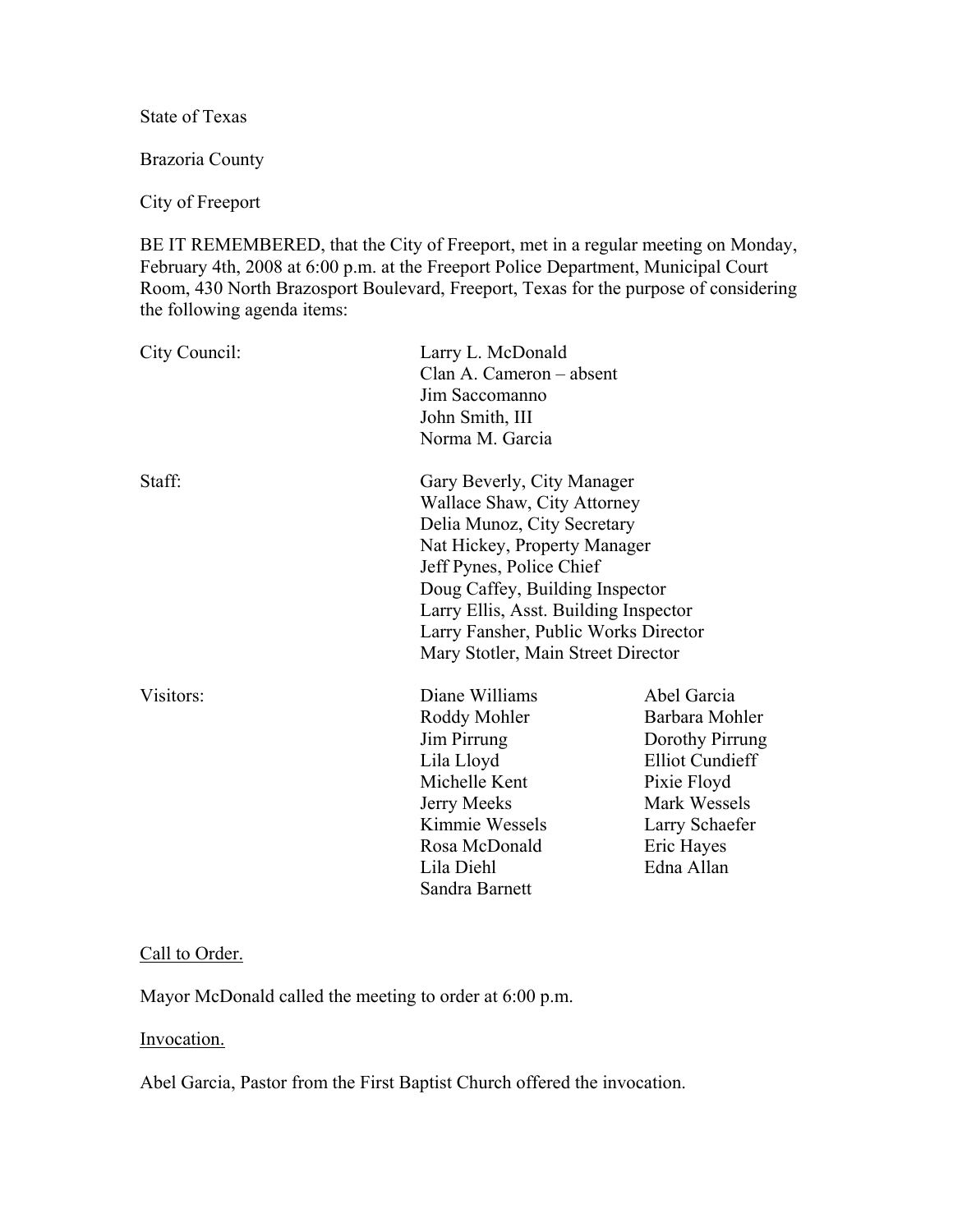# Pledge of Allegiance.

Mayor McDonald led the Pledge of Allegiance.

# Consideration of the approval of the January 22nd, 2008 Council Minutes.

On a motion by Councilman Smith, seconded by Councilman Saccomanno, with all present voting "aye", Council unanimously approved the January 22nd, 2008 Council minutes.

# Attending Citizens and Their Business.

Jason Montier of 1507 W.  $4<sup>th</sup>$  Street asked Council to remember that they are public figures in the community and to retrain from swearing and cussing in public.

Kimmie Wessles of 95 Dolphin Lane, asked Council to streamline the water deposit process.

Mark Wessels of 95 Dolphin Lane complained that a tie in was done at 93 Dolphin and expects the contractor to finish the project by putting everything back.

Abel Garcia, 1751 W.  $9<sup>th</sup>$  Street, asked Council to recognized and invite Coach Waddy and the volunteers of the Brazosport High School Basketball Team to the council meetings. He applauded them for an outstanding job in the community.

Diane William, Chairman of the Planning Commission advised Council that they had a quorum in the council room. She asked Mr. Shaw if they needed to excuse a member of the committee, because it constituted a quorum and an agenda has not been posted. Mr. Shaw agreed to have a member voluntarily dismiss himself. Abel Garcia volunteered to leave the council chambers.

Consideration of the approval of Resolution No. 2008-2163 expressing the support of the City Council of said City for the proposed Voting Center Pilot Program.

Joyce Hudman, County Clerk of Brazoria County discussed the requirements that are needed for Brazoria County to participate in the pilot program for the November  $4<sup>th</sup>$ , 2008 General Election.

On a motion by Councilman Smith, seconded by Councilman Saccomanno, with all present voting "aye", Council unanimously approved Resolution No. 2008-2163 expressing the support of the City Council of said City for the proposed Voting Center Pilot Program.

Consideration of the approval of Ordinance No. 2008-2189, amending the Comprehensive Zoning Ordinance of said City to change the zoning classification of Brazos Coast Investment Company Subdivision, Division 8, Lots 3, 4, 5A, 19, 20 & 31, Bridge Harbor Subdivision, Lots 1-17, C-C1-C3, Bldg. A, Units 101-103, Bldg. B, Units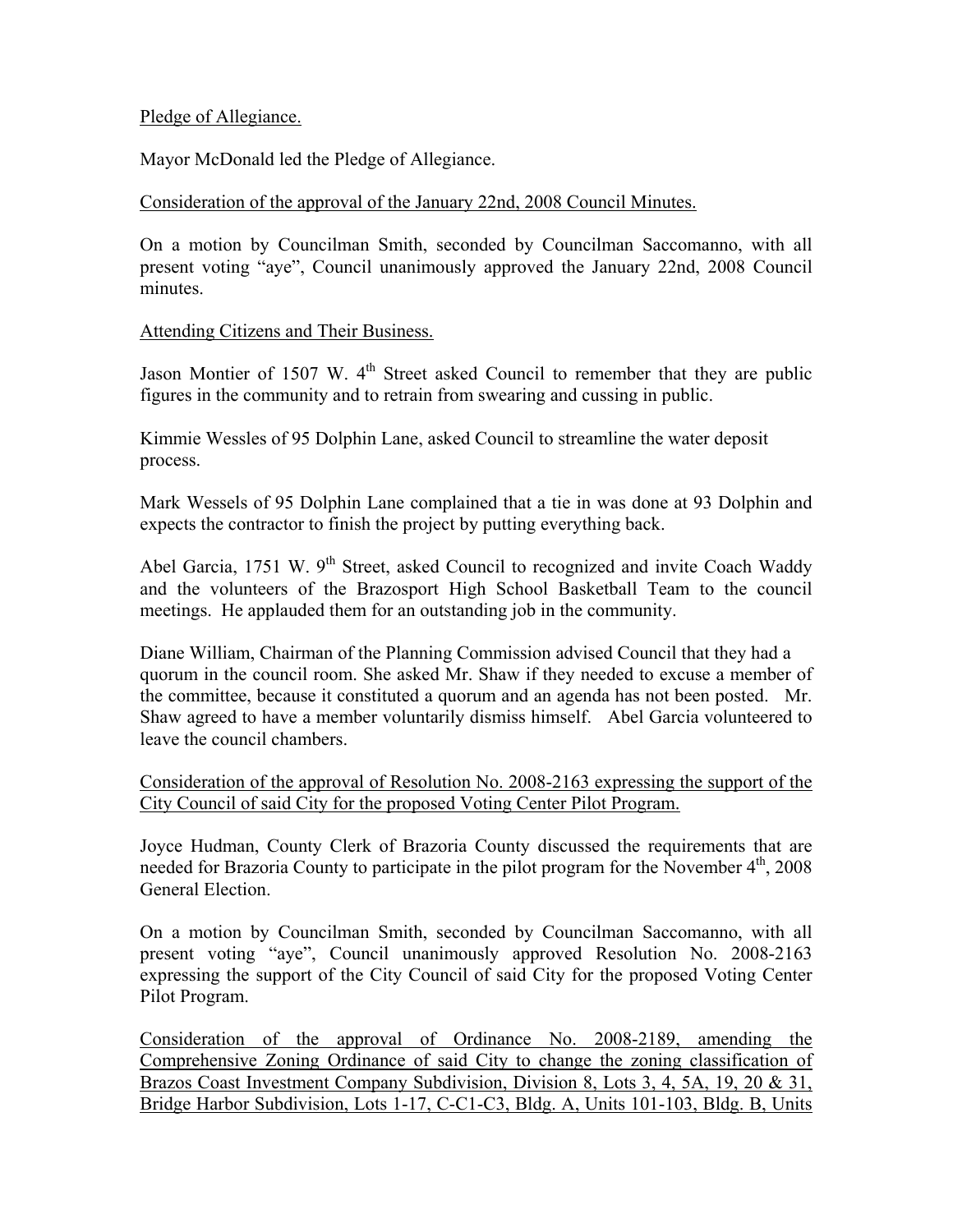104, 106-110, Replat Bldg.D, Unit 111, Bldg. D, Unit 112-116, Reserve Al-B Condo, Bldg TR E-F, Reserve PT A-Boat Basin, and E-Boat Basin-ADJ Condo-Boat Docks, and and land annexed by Ordinances 2007-2152 and 2007-2164.

Diane William, spoke in behalf of the Planning Commission to rezone Bridge Harbor as stated in the propose ordinance.

On a motion by Councilwoman Garcia, seconded by Councilman Smith, with all present voting "aye", Council unanimously approved Ordinance No. 2008-2189 amending the Comprehensive Zoning Ordinance of said City to change the zoning classification of Brazos Coast Investment Company Subdivision, Division 8, Lots 3, 4, 5A, 19, 20 & 31, Bridge Harbor Subdivision, Lots 1-17, C-C1-C3, Bldg. A, Units 101-103, Bldg. B, Units 104, 106-110, Replat Bldg.D, Unit 111, Bldg. D, Unit 112-116, Reserve Al-B Condo, Bldg TR E-F, Reserve PT A-Boat Basin, and E-Boat Basin-ADJ Condo-Boat Docks, and and land annexed by Ordinances 2007-2152 and 2007-2164.

Consideration of the approval of conveying a portion of Brazos Boulevard Right-of-Way contiguous to Block 144, East ½ of Lot 4 and all of Lot 5, Freeport Townsite, Brazoria County, Texas to the Cundieff's Family Partnership.

On a motion by Councilman Saccomanno, seconded by Councilwoman Garcia, with all present voting "aye", Council unanimously approved for Mr. Shaw to draft the necessary paper work, conveying a portion of Brazos Boulevard Right-of-Way contiguous to Block 144, East ½ of Lot 4 and all of Lot 5, Freeport Townsite, Brazoria County, Texas to the Cundieff's Family Partnership.

Consideration of the approval of setting a bid date for the sale of City owned property:

- Block 716, Lot 16, 18, 20, Velasco Townsite.
- Block 717, Lot 2, 4, Velasco Townsite.

On a motion by Councilman Smith, seconded by Councilman Saccomanno, with all present voting "aye", Council approved Nat Hickey's recommendation to set a bid date for March 3, 2008, 2:00 p.m. for the sale of City owned property.

# Consideration of the approval of signing and replating Block 795, Lots 13 thru 21, Velasco Townsite, known as 1701-1717 North Ave. K.

On a motion by Councilman Smith, seconded by Councilman Saccomanno, with all present voting "aye", Council approved Nat Hickey's recommendation to sign and replat Block 795, Lots 13 thru 21, Velasco Townsite, known as 1701-1717 North Ave. K.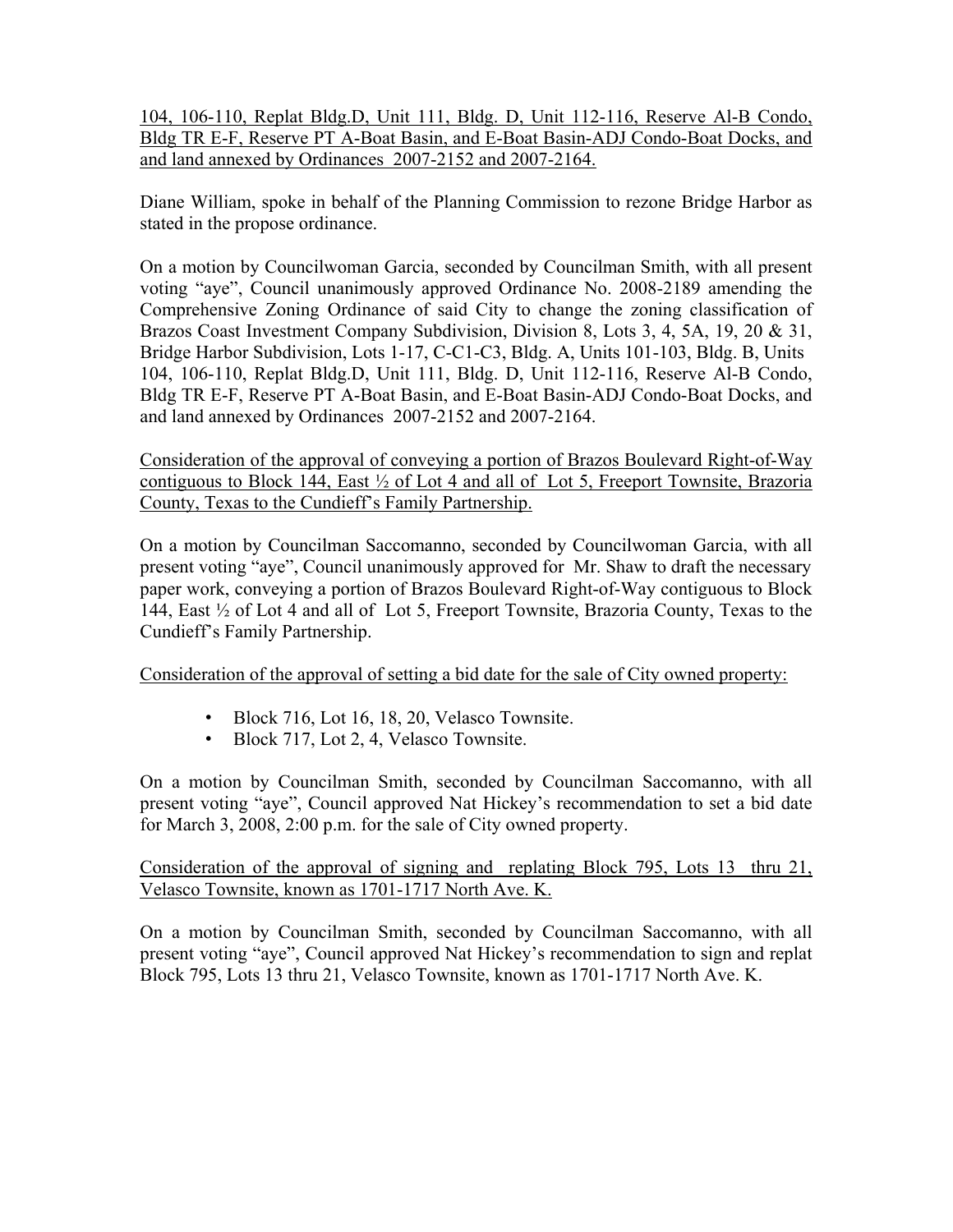Consideration of the approval of signing and replating Block 65, Lot 9 thru 16, Freeport Townsite, known as 402 West Broad, as requested by Habitat for Humanity.

On a motion by Councilman Smith, seconded by Councilwoman Garcia, with all present voting "aye", Council approved Nat Hickey's recommendation to sign and replat Block 65, Lot 9 thru 16, Freeport Townsite, known as 402 West Broad, as requested by Habitat for Humanity.

Consideration of the approval of authorizing the Mayor to sign a 2007-2008 Fiscal Year Interlocal Agreement between Brazoria County and the City of Freeport for street work.

On a motion by Councilman Smith, seconded by Councilwoman Garcia, with all present voting "aye", Council approved Larry Fansher's recommendation to authorize the Mayor to sign a 2007-2008 Fiscal Year Interlocal Agreement between Brazoria County and the City of Freeport for street work.

Consideration of the approval of rescheduling February 18th, 2008, Council Meeting to February 19th, 2008 due to President's Day.

On a motion by Councilwoman Garcia, seconded by Councilman Smith, with all present voting "aye", Council approved rescheduling the February 18th, 2008, Council Meeting to February 19th, 2008 due to President's Day.

## Elected Official Report

Councilman Smith and Councilwoman Garcia attended the Mardi Gras Ball at RiverPlace, a Main Street event. A very nice event and well attended.

## W**ork Session**

## Administration Report

Gary Beverly also attended the Mardi Gras Festival, on February l, 2008. A well attend event by Main Street. He thanked the volunteers for their participation. The Freeport Fire Department added three (3) full time employees. Chief Stanford will introduce them to Council at a later date. Mr. Beverly emphases that Ave H. is their top priority. They will be laying oil and have identified soft spots, before laying asphalt. Contractors working on driveways and curbs on  $9<sup>th</sup>$  street. A ground breaking ceremony is scheduled for Wednesday, February 6<sup>th</sup>, 2008 at 3:00 p.m. for the marina. The Brazoria Counties Cities Association meeting will be hosted by the Town of Holiday Lakes on February  $20<sup>th</sup>$ , 2008.

## Financial Review by Gary Beverly for Fiscal Year 2007-2008 through 12/31/07.

Gary Beverly discussed financials for the quarter ending 12/31/07. Revenues as a percent of the budget are slightly ahead of last year at this time. Expenses are below figures from last year. We have slowed spending on capital until the  $2<sup>nd</sup>$  quarter of the year. The City